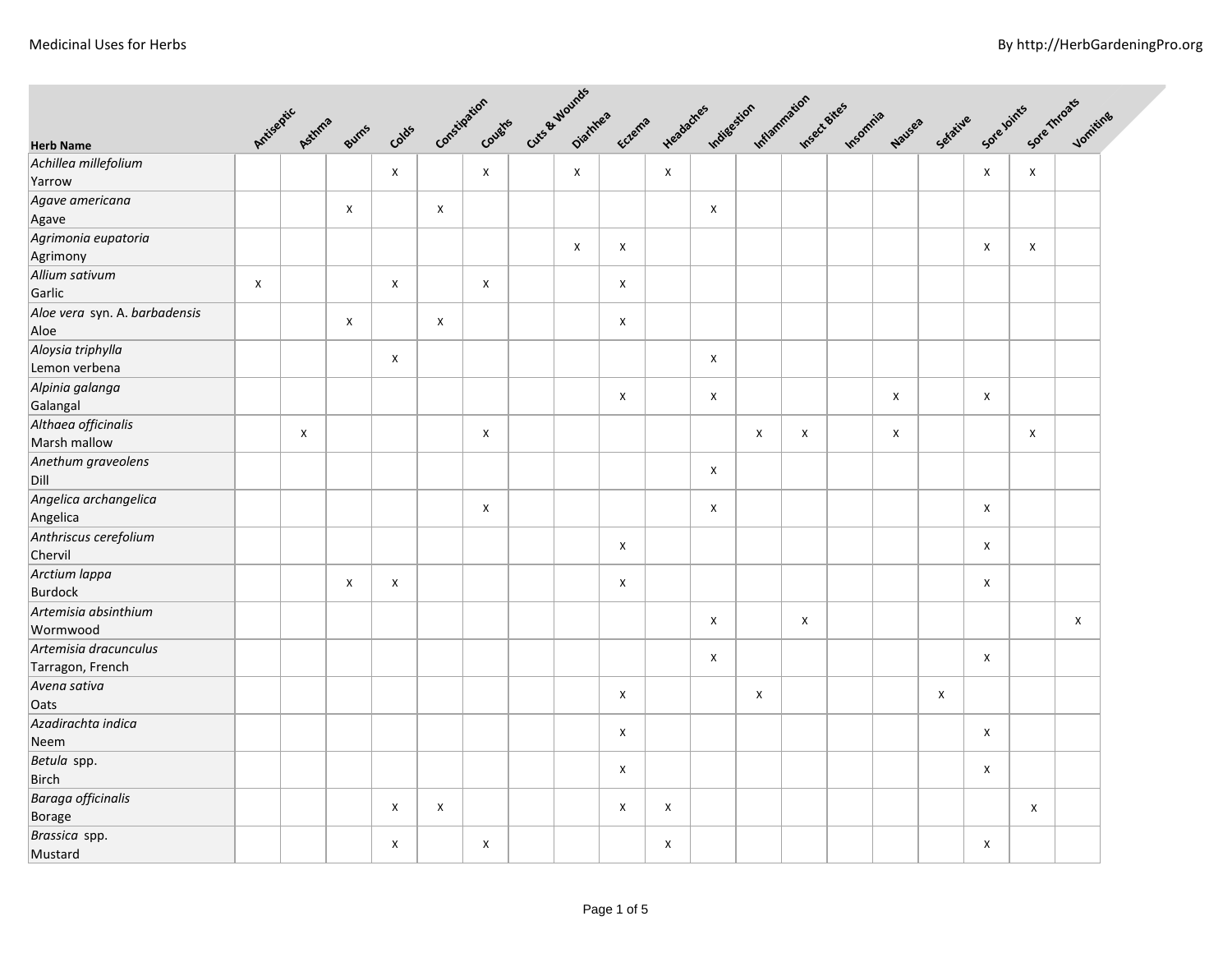|                          |   | Cute & Wounds<br>Constitution Country |       |                |                           |              |              |              |        |   |                       |              |              |          |        |   |                                           |                           |   |  |
|--------------------------|---|---------------------------------------|-------|----------------|---------------------------|--------------|--------------|--------------|--------|---|-----------------------|--------------|--------------|----------|--------|---|-------------------------------------------|---------------------------|---|--|
| <b>Herb Name</b>         |   | Antiseptic Asthms                     | Burns | Colds          |                           |              |              | Diamnes      | Eczema |   | Headaches Indigestion | Inflammation | Insect Sites | Insomnia | Nauses |   | Setative Sore Joints Sore Throats Jonning |                           |   |  |
| Calendula officinalis    |   |                                       |       |                |                           |              |              |              |        |   |                       |              |              |          |        |   |                                           |                           |   |  |
| Calendula                | X |                                       |       |                |                           |              | $\mathsf{x}$ |              | X      |   |                       | $\mathsf{x}$ |              |          |        |   |                                           |                           |   |  |
| Camellia sinensis        |   |                                       |       |                |                           |              |              |              |        |   |                       |              |              |          |        |   |                                           |                           |   |  |
| Tea                      |   |                                       |       |                |                           |              | X            | X            |        |   |                       | X            |              |          |        |   |                                           |                           |   |  |
| Cannabis sativa          |   |                                       |       |                |                           |              |              |              |        |   |                       |              |              |          |        |   |                                           |                           |   |  |
| Hemp                     |   |                                       |       |                | $\boldsymbol{\mathsf{x}}$ |              |              |              |        |   |                       |              |              |          | X      | X |                                           |                           | X |  |
| Capparis spinosa         |   |                                       |       |                |                           |              |              |              |        |   |                       |              |              |          |        |   |                                           |                           |   |  |
| Caper                    |   |                                       |       |                |                           | X            |              | X            |        |   |                       |              |              |          |        |   | X                                         |                           |   |  |
| Capsicum annuum          |   |                                       |       |                |                           |              |              |              |        |   |                       |              |              |          |        |   |                                           |                           |   |  |
| Pepper                   |   | X                                     |       | $\pmb{\times}$ |                           |              |              |              |        |   | X                     |              |              |          |        |   |                                           |                           |   |  |
| Carum carvi              |   |                                       |       |                |                           |              |              |              |        |   |                       |              |              |          |        |   |                                           |                           |   |  |
| Caraway                  |   |                                       |       |                |                           |              |              | X            |        |   | X                     |              |              |          | X      |   |                                           |                           |   |  |
| Ceanothus americanus     |   |                                       |       |                |                           |              |              |              |        |   |                       |              |              |          |        |   |                                           |                           |   |  |
| New Jersey tea           |   |                                       |       | $\pmb{\times}$ |                           | $\pmb{\chi}$ |              |              |        |   |                       |              |              |          |        |   |                                           | $\pmb{\times}$            |   |  |
| Centaurea cyanus         |   |                                       |       |                |                           |              |              |              |        |   |                       |              |              |          |        |   |                                           |                           |   |  |
| Cornflower               |   |                                       |       |                |                           |              | X            |              |        |   |                       |              |              |          |        |   |                                           |                           |   |  |
| Centella asiatica        |   |                                       |       |                |                           |              |              |              |        |   |                       |              |              |          |        |   |                                           |                           |   |  |
| Gotu kola                |   |                                       |       |                |                           |              | X            |              |        |   |                       |              |              |          |        |   | X                                         |                           |   |  |
| Chaenomeles speciosa     |   |                                       |       |                |                           |              |              |              |        |   |                       |              |              |          |        |   |                                           |                           |   |  |
| Flowering quince         |   |                                       |       |                |                           |              |              |              |        |   | X                     |              |              |          |        |   | X                                         |                           | Χ |  |
| Chamaemelum nobile       |   |                                       |       |                |                           |              |              |              |        |   |                       |              |              |          |        |   |                                           |                           |   |  |
| Chamomile, Roman         |   | $\mathsf{x}$                          |       |                |                           |              |              |              | X      | X | X                     |              |              | X        |        |   |                                           |                           | X |  |
| Chrysanthemum parthenium |   |                                       |       |                |                           |              |              |              |        |   |                       |              |              |          |        |   |                                           |                           |   |  |
| (Tanacetum parthenium)   |   |                                       |       |                |                           |              |              |              |        | X | X                     |              | X            |          |        |   | X                                         |                           |   |  |
| Feverfew                 |   |                                       |       |                |                           |              |              |              |        |   |                       |              |              |          |        |   |                                           |                           |   |  |
| Citrus aurantiifolia     |   |                                       |       |                |                           |              |              |              |        |   |                       |              |              |          |        |   |                                           |                           |   |  |
| Lime                     |   |                                       |       | $\pmb{\times}$ |                           | X            |              | $\mathsf{X}$ |        | X |                       |              |              |          |        | X |                                           | $\boldsymbol{\mathsf{X}}$ |   |  |
| Citnislimon              |   |                                       |       |                |                           |              |              |              |        |   |                       |              |              |          |        |   |                                           |                           |   |  |
| Lemon                    |   |                                       |       | X              |                           | X            |              |              | X      | X |                       |              |              |          |        |   | X                                         |                           |   |  |
| Coffea arabica           |   |                                       |       |                |                           |              |              |              |        |   |                       |              |              |          |        |   |                                           |                           |   |  |
| Coffee                   |   |                                       | X     |                |                           |              |              |              |        |   |                       |              |              |          | X      |   |                                           |                           | X |  |
| Coriandrum sativum       |   |                                       |       |                |                           |              |              |              |        |   |                       |              |              |          |        |   |                                           |                           |   |  |
| Cilantro (coriander)     |   |                                       |       |                |                           |              |              |              |        |   | X                     |              |              |          |        |   | Х                                         |                           |   |  |
| Cuminum cyminum          |   |                                       |       |                |                           |              |              |              |        |   |                       |              |              |          |        |   |                                           |                           |   |  |
| Cumin                    |   |                                       |       |                |                           |              |              |              |        | X | X                     |              |              |          |        |   |                                           |                           |   |  |
| Curcuma longa            |   |                                       |       |                |                           |              |              |              |        |   |                       |              |              |          |        |   |                                           |                           |   |  |
| Turmeric                 |   |                                       |       |                |                           |              | X            |              |        |   | X                     |              |              |          |        |   |                                           |                           |   |  |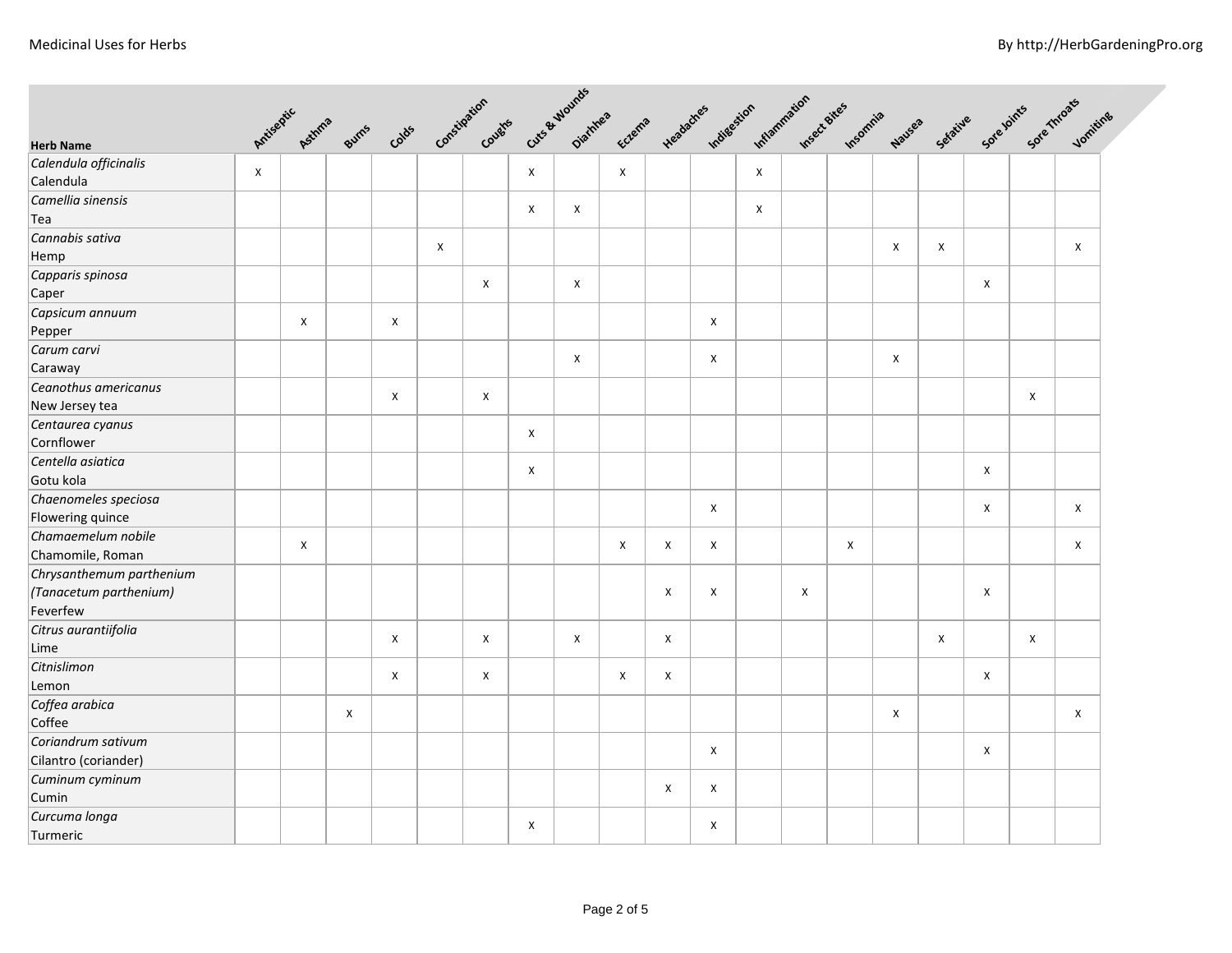|                                               |   |   |                         |       | Constitution Country |   |   |                | Cute & Wounds  |                |                |   | Headaches Indigestion Inflammation Lee Bites |          |              |   |                |   | Selative Sore loints Sore mroats Jonning |
|-----------------------------------------------|---|---|-------------------------|-------|----------------------|---|---|----------------|----------------|----------------|----------------|---|----------------------------------------------|----------|--------------|---|----------------|---|------------------------------------------|
| <b>Herb Name</b>                              |   |   | Antiseptic Asthma Burns | Colds |                      |   |   |                |                |                |                |   |                                              | Insomnia | Nauses       |   |                |   |                                          |
| Cymbopogon citratus<br>Lemongrass             |   |   |                         | X     |                      |   |   |                |                |                | X              |   |                                              |          |              |   |                |   |                                          |
| Dendranthema x grandiflorum<br>Chrysanthemum  |   |   |                         | X     |                      | X |   |                |                | X              |                |   |                                              |          |              |   |                |   |                                          |
| Echinacea purpurea<br>Echinacea               | X |   |                         | X     |                      | X | X |                | X              |                |                |   |                                              |          |              |   |                |   |                                          |
| Elettaria cardamomum<br>Cardamom              |   |   |                         |       |                      |   |   |                |                |                | $\pmb{\times}$ |   |                                              |          | $\pmb{\chi}$ |   |                |   | Χ                                        |
| Eucalyptus spp.<br>Eucalyptus                 | X |   |                         | X     |                      | X | X | X              |                |                |                |   |                                              |          |              |   | $\pmb{\times}$ |   |                                          |
| Eupatorium perfoliatum<br>Boneset             |   |   |                         | X     |                      | X |   |                | X              |                |                |   |                                              |          |              |   |                | X |                                          |
| Ferula assa-foetida<br>Asafetida              |   | X |                         |       |                      | X |   |                |                |                | $\pmb{\times}$ |   |                                              |          |              |   | X              |   |                                          |
| Filipendula ulmaria<br>Meadowsweet            |   |   |                         | X     |                      |   |   | X              |                |                |                |   |                                              |          |              |   | X              |   |                                          |
| Foeniculum vulgare<br>Fennel                  |   |   |                         |       | X                    |   |   |                |                |                | X              |   |                                              |          |              |   |                | X | X                                        |
| Fragaria vesca<br>Wild strawberry             |   |   | $\pmb{\times}$          |       |                      |   |   | $\pmb{\times}$ | $\pmb{\times}$ |                | $\pmb{\times}$ |   |                                              |          |              |   |                |   |                                          |
| Galium odoratum<br>Sweet woodruff             |   |   |                         |       |                      |   |   |                |                |                |                | X |                                              | X        |              |   |                |   |                                          |
| Gardenia augusta<br>Gardenia                  |   |   |                         |       |                      |   | X |                |                |                |                | X |                                              |          |              |   |                |   |                                          |
| Gentiana lutea<br><b>Great Yellow Gentian</b> |   |   |                         |       |                      |   |   |                |                |                | x              |   |                                              |          | X            |   |                |   |                                          |
| Geranium Robertianum<br><b>Herb Robert</b>    |   |   |                         |       |                      |   | X | X              | X              |                |                | X |                                              |          |              |   |                | X |                                          |
| Ginkgo biloba<br>Ginkgo                       |   | X |                         |       |                      | X |   |                |                |                |                |   |                                              |          |              |   |                |   |                                          |
| Glycyrrhiza glabra<br>Licorice                |   | X |                         | X     | X                    | X |   |                | X              |                |                |   |                                              |          |              |   | X              |   |                                          |
| Hamamelis virginiana<br>Witch hazel           |   |   | X                       |       |                      |   |   | X              |                |                |                | X | X                                            |          |              |   |                | Χ |                                          |
| Humulus lupulus<br>Hop                        |   |   |                         |       |                      |   |   |                | X              | $\pmb{\times}$ |                |   |                                              | X        |              | X |                |   |                                          |
| Hypericum perforatum<br>St John's wort        |   |   | X                       |       |                      |   | X |                |                |                |                |   |                                              | X        |              |   |                |   |                                          |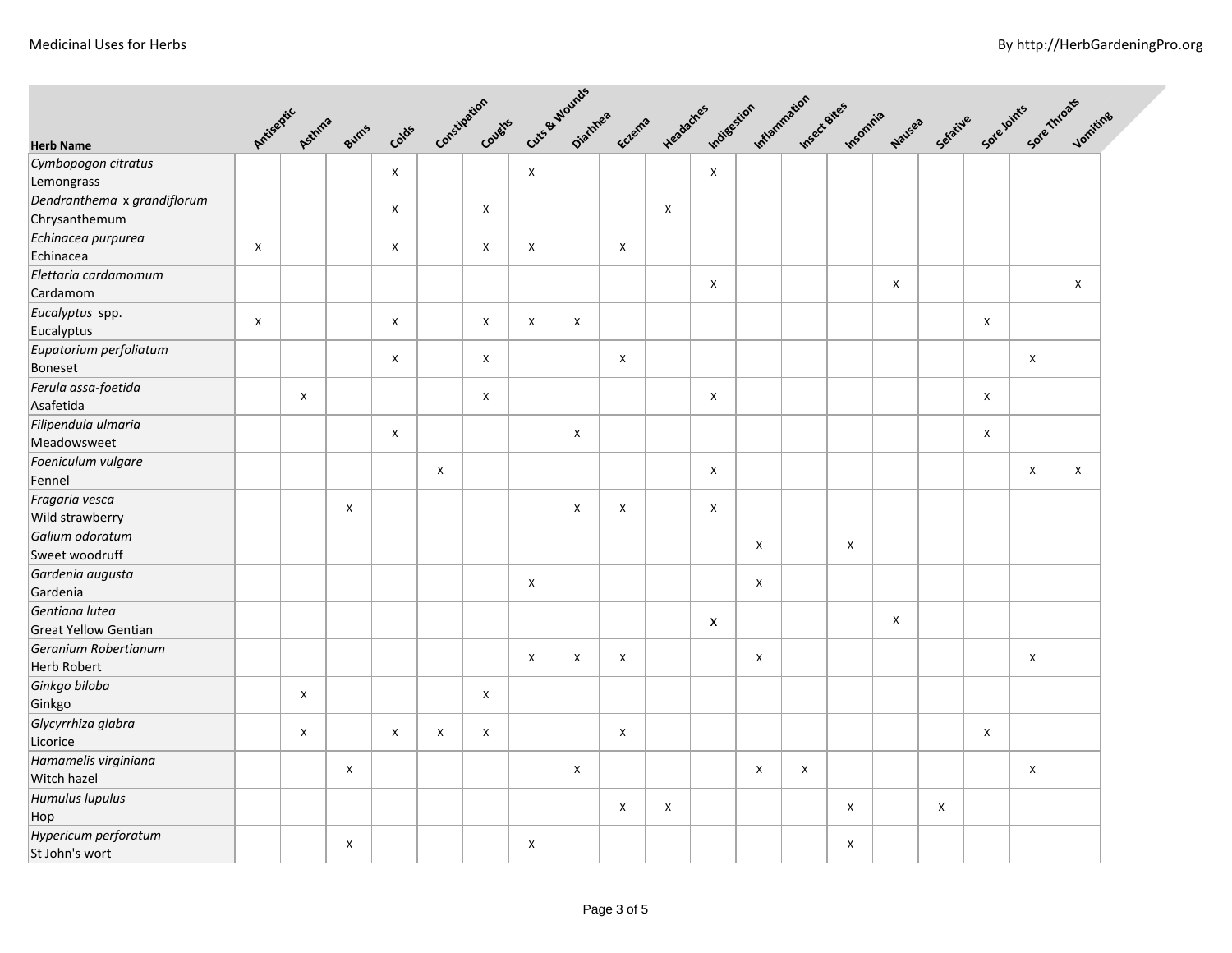|                                                |                |                   |              |                |                |                     |   |                           |        |              |                    |  |                                                 | Sore Joints Sore Throats  |                |          |   |                |                |
|------------------------------------------------|----------------|-------------------|--------------|----------------|----------------|---------------------|---|---------------------------|--------|--------------|--------------------|--|-------------------------------------------------|---------------------------|----------------|----------|---|----------------|----------------|
|                                                |                | Antiseptic Asthms |              |                |                | Constitution Coughs |   | Cute & Mounds<br>Diamea   | Eczema |              |                    |  | Headaches Indigestion Inflammation Insect Bites | Insomnia                  | Nauses         | Setative |   |                | Voniting       |
| <b>Herb Name</b>                               |                |                   | Burns        | Colds          |                |                     |   |                           |        |              |                    |  |                                                 |                           |                |          |   |                |                |
| Hyssopus officinalis<br>Hyssop                 |                |                   | $\mathsf{X}$ | $\pmb{\times}$ |                | $\pmb{\times}$      | X |                           |        |              |                    |  |                                                 |                           |                | X        |   |                |                |
| Iris<br>'Florentina' Orris                     |                |                   |              | X              |                |                     | X | X                         |        |              |                    |  |                                                 |                           |                |          |   |                |                |
| Juglans regia<br>Walnut                        |                | X                 |              |                | $\pmb{\times}$ | X                   |   |                           | X      |              |                    |  |                                                 |                           |                |          |   |                |                |
| Laurus nobilis<br>Bay, sweet                   | X              |                   |              |                |                |                     |   |                           |        |              | X                  |  |                                                 |                           |                |          | X |                |                |
| Leptospermum scoparium<br>New Zealand tea tree | $\pmb{\times}$ |                   |              |                |                | $\pmb{\times}$      | X | $\pmb{\times}$            | X      |              |                    |  | X                                               |                           |                |          |   |                |                |
| Levisticum officinale<br>Lovage                |                |                   |              |                |                |                     |   |                           |        |              | $\pmb{\mathsf{X}}$ |  |                                                 |                           |                |          |   | $\pmb{\times}$ |                |
| Magnolia officinalis<br>Magnolia               |                | X                 |              |                |                | X                   |   | X                         |        |              |                    |  |                                                 |                           |                |          |   |                | X              |
| Marrubium vulgare<br>Horehound                 |                | X                 |              | $\pmb{\times}$ |                | X                   |   |                           |        |              |                    |  |                                                 |                           | $\pmb{\times}$ |          |   |                | X              |
| Melissa officinalis<br>Lemon balm              |                |                   |              | X              |                |                     |   |                           |        | X            | X                  |  | X                                               | $\boldsymbol{\mathsf{X}}$ | X              | X        | X |                | X              |
| Mentha spp.<br>Mint                            |                |                   | $\pmb{\chi}$ | $\pmb{\times}$ |                | $\pmb{\chi}$        |   |                           | X      | X            | X                  |  |                                                 |                           | $\pmb{\chi}$   |          |   | $\pmb{\chi}$   | $\pmb{\times}$ |
| Monarda didyma<br>Bee balm (bergamot)          |                |                   |              | X              |                |                     |   |                           | X      | X            | X                  |  |                                                 |                           |                |          |   | X              |                |
| Murraya koenigii<br>Curry leaf                 |                |                   |              |                | $\pmb{\times}$ |                     |   | $\pmb{\times}$            |        |              |                    |  |                                                 |                           |                |          |   |                |                |
| Myristica fragrans<br>Nutmeg                   |                |                   |              |                |                |                     |   | $\boldsymbol{\mathsf{X}}$ |        |              | X                  |  |                                                 | $\mathsf{X}$              |                |          |   |                | X              |
| Nasturtium officinale<br>Watercress            |                |                   |              |                |                | Χ                   |   |                           | X      |              |                    |  |                                                 |                           |                |          | X |                |                |
| Nepeta cataria<br>Catnip                       |                |                   |              | $\pmb{\times}$ |                | $\pmb{\times}$      |   | $\pmb{\times}$            |        | $\mathsf{x}$ |                    |  |                                                 | $\mathsf{X}$              |                |          |   |                |                |
| Ocimum basilicum<br>Basil, sweet               |                |                   |              | X              |                |                     |   |                           | X      | X            |                    |  | X                                               | X                         | X              | X        | X |                |                |
| Oenothera biennis<br>Evening primrose          |                | X                 |              |                |                |                     |   |                           | X      |              |                    |  |                                                 |                           |                |          | X |                |                |
| Origanum majorana<br>Marjoram, sweet           |                |                   |              |                |                |                     |   |                           |        | X            | X                  |  |                                                 | X                         |                |          | X |                |                |
| Origanum vulgare<br>Oregano                    |                | X                 |              | $\pmb{\times}$ |                | X                   |   |                           |        |              |                    |  |                                                 |                           |                |          | X |                |                |